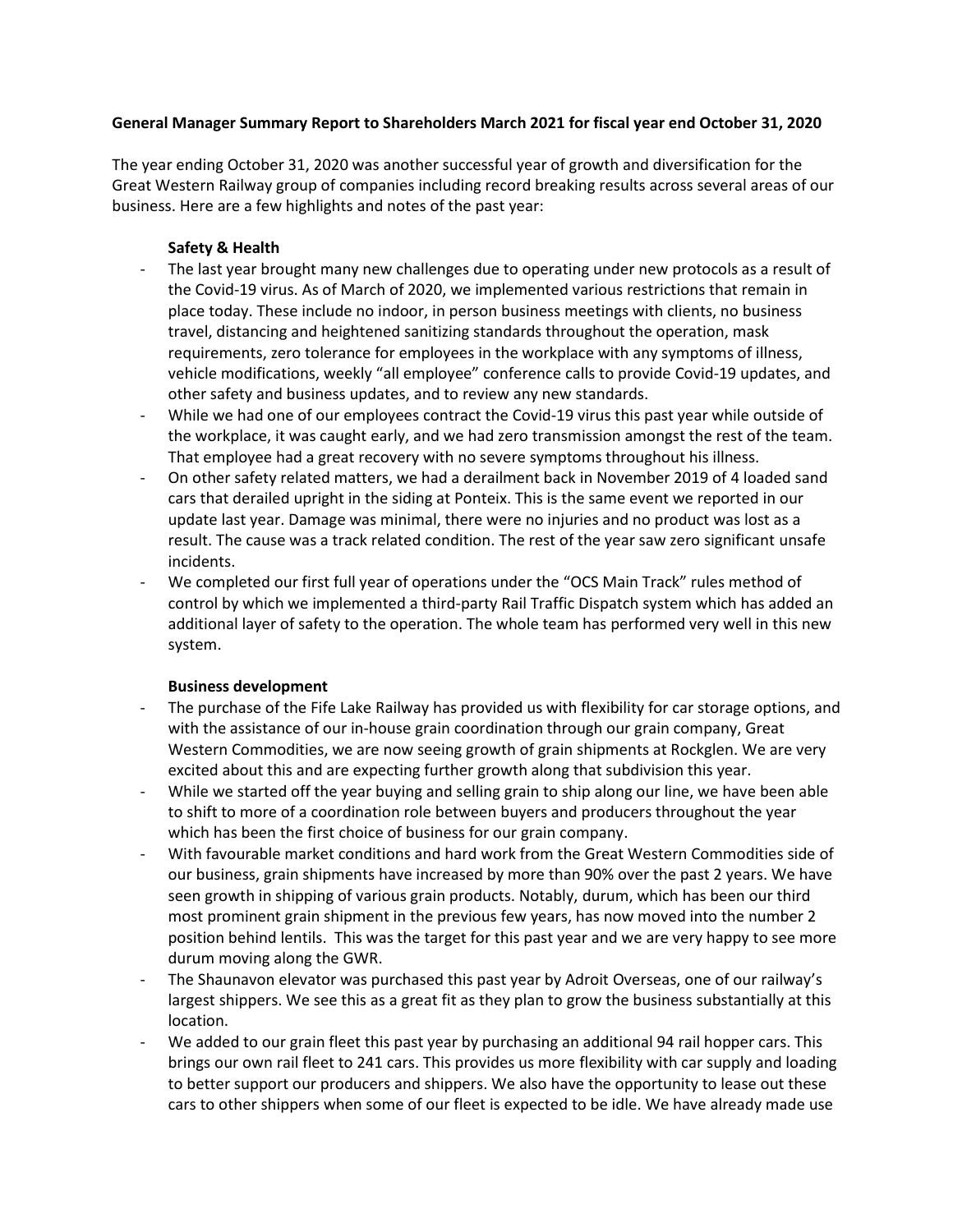of this option which has added to our revenue stream. All of our rail cars are marked as GWRS, and have a number sequence starting with 306.

- We continue to work with interested parties looking to invest in existing or new terminals along our line. I am confident that we will see some movement on this concept over the next year. We are very sensitive in trying to ensure that any such facility will be complimentary to current business along this line as our goal is to continually support long term and existing operations while we seek further growth providing producers greater opportunity to ship from local facilities.
- Fertilizer freight was also strong this past year reaching record levels, which resulted in record revenues from our in-house transload business as well.
- As has been the case for the last several years, we were the contract operator of all freight along the Red Coat Road and Rail line this past year and expect to renew that operating agreement for the next year once again.
- With the impact of Covid-19 and the fall in the energy market over last year, frac sand shipments were well below previous year results, and we expect these to remain low throughout this year as well.
- Car storage revenue for our line was another area where have seen record positive results this past year. Both daily storage revenues, and storage switching revenues set records this past year with us reaching over 2500 cars in storage at one point this past year. We have diversified our customer base in our storage service from 6 active customers in early 2015 to 17 this past year. This has diversified not only our customer base, but also the industries we serve to better manage any cyclical risk that may exist across various industries.
- Our non-grain related revenue and new service revenue streams over the past few years have assisted in strengthening our revenue diversification which will continue to provide diversification and solid financial risk management throughout any business cycles that we may face. All this leads to even stronger support for our agricultural communities and producers in the future.
- Overall, in the last fiscal year, with the highest grain shipments we have seen in several years, and with record revenues across several of our diverse and newer revenue streams, we brought in all time record breaking revenues this past year which were 90% higher than the previous year, and 34% higher than the next highest revenue year. Net operating income finished the year very strong as well, ending up 32% higher than any of the previous 4 years.
- As our shareholders are already aware, we were pleased to be able to return another small dividend payment after this past year, while still reinvesting significant funds back into our infrastructure and operation.
- We have been discussing the possibility of hosting a tourist train operation along our line, perhaps near the Eastend/Shaunavon area. This is in early stages but the concept is moving along with greater confidence. You can be assured that any such arrangement will be supported by only the highest standards of safety management should this proceed. This may be an exciting addition to the local communities in our area.
- As we expand our focus on industrial growth, we are working with various parties to expand sales and shipping of aggregates across our line, across the province and beyond. Aside from 2 of our own rock pits along the line, we have several other private aggregate suppliers located near our line including one of the largest high quality rock pits in Saskatchewan.
- For our own 2 pits, we are currently finalizing an agreement that may use up most or all of the remaining material from our Arbuthnot pit, and we expect to get into our pit near Eastend this year, crushing and shipping by end of this summer.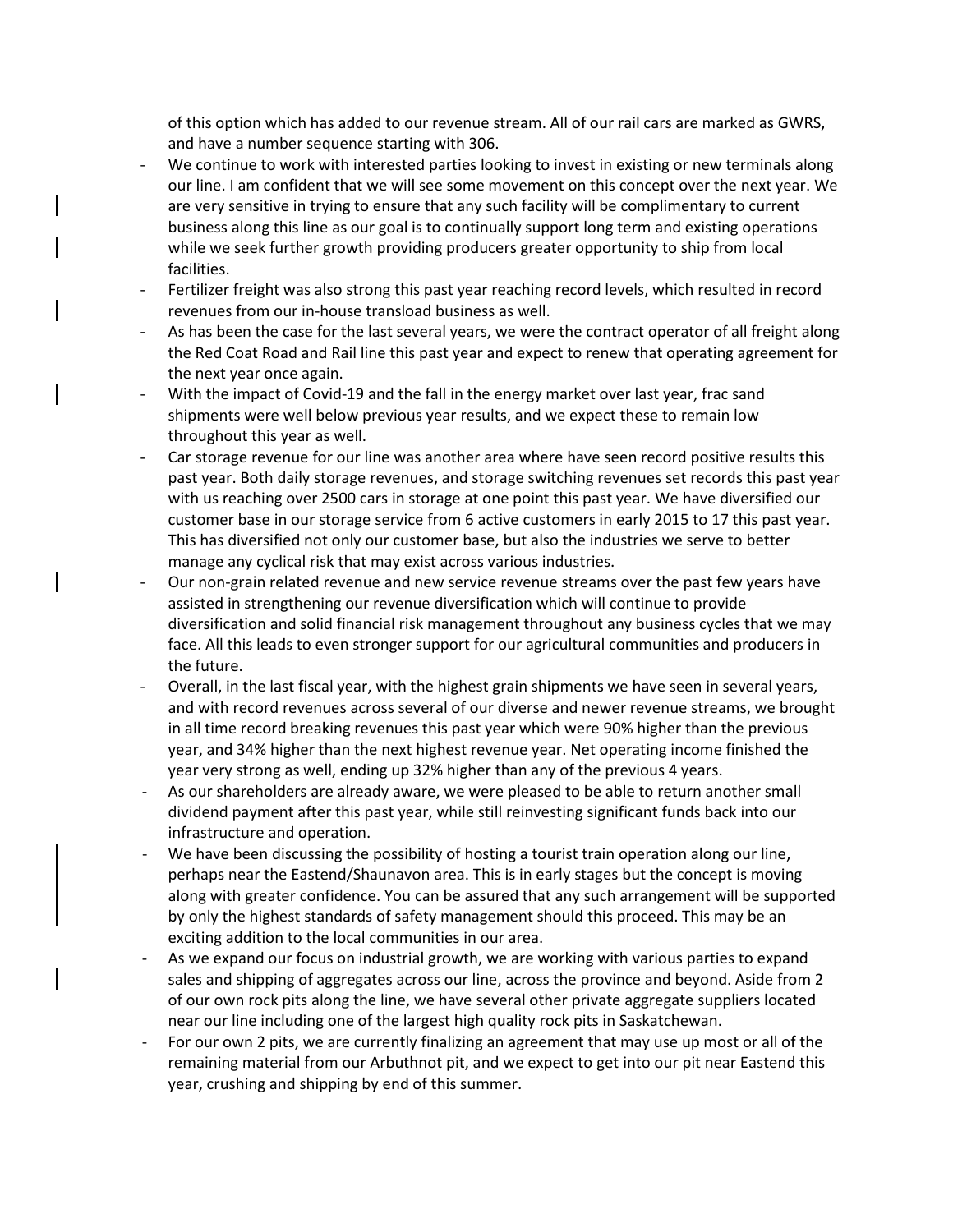## **Operating Department Highlights**

### **Mechanical**

- The mechanical department has taken on expanded responsibilities over the years from its beginnings as a locomotive maintenance department, to now overseeing maintenance of our on and off track equipment, on road vehicles, and hi-rail trucks, and now with an active railcar repair department. We added to the car repair department this past year by recruiting a certified car repair employee with over 20 years experience. We have been active in repair and maintenance of our own railcar fleet, we have taken on some contracts to inspect and repair other fleets, and are in the process of becoming "AAR" certified which will allow us open access to repair any rail cars along our line which will generate further revenue to support operations, and will provide greater service choices for our customers.
- Most of our locomotive fleet saw a high level of reliability all year long with the exception of one of our 4000 hp GE locomotives, (GWRS 575). We had several maintenance issues with this unit over the year, most notably, multiple turbo failures. The unit has been back in reliable active service now for some time.
- While the previous sale of our older Alco locomotive fleet was complete long ago, all parts and materials for those units have now been moved off our property.
- At the end of this last year, we made an agreement to purchase 2 4000 hp GE Dash 8 locomotives from Wabtec (previously GE Transportation). These are the GWRS 577, and 578. These units have since arrived on the property and are in transition to regular service. Watch for pictures of these units to be on our website soon in our green and white paint scheme.
- We are planning to start expansion work to our mechanical facility this coming year.

# **Track Maintenance**

- In another year of breaking records, this past year saw our largest track program ever. We changed out over 27,000 rail ties over segments of our Shaunavon and Altawan Subdivisions. We also saw large programs on our rail replacement, surfacing program, and crossing rehabilitation across the system.
- As was the case in the previous year, we have been following our plan resulting from previous engineering bridge inspections and were able to get ahead of schedule on maintenance activities over many of our 47 bridges along the line.
- The track department oversaw the planning and construction of two new car repair tracks in the Assiniboia yard. Our two new tracks are located just east of our mechanical shop in Assiniboia. We have also added a small spur on the Fife Lake Subdivision that will be used strategically to support switching moves on the south end of our Fife Lake Railway.
- To support growth, we have recently hired a track supervisor who will report directly to our Superintendent of Track, Pat Kushniruk. Our new supervisor will be responsible for day-to-day maintenance activities as he gets more familiarized with his role here at Great Western Railway.
- Over the past year, we engaged an engineering firm to provide specific inspection and recommendations as we work towards increasing our track capacity to 286k lbs across more areas of our lines. With the added bridge maintenance activities, we have added at least 90 miles to our 286k capability (at slower speeds) along our Shaunavon subdivision from Assiniboia to as far as Cadillac for now. We expect to add to this capacity each year going forward. This is a key factor that will support possible high throughput terminal location sites.
- We recently did a walkthrough of the track maintenance building in Shaunavon and started a list of likely projects for future renovation of that facility.
- We have an application submitted with the federal government for a 50% funding contribution for a track expansion project that would include adding 12,000 feet of track on the east end of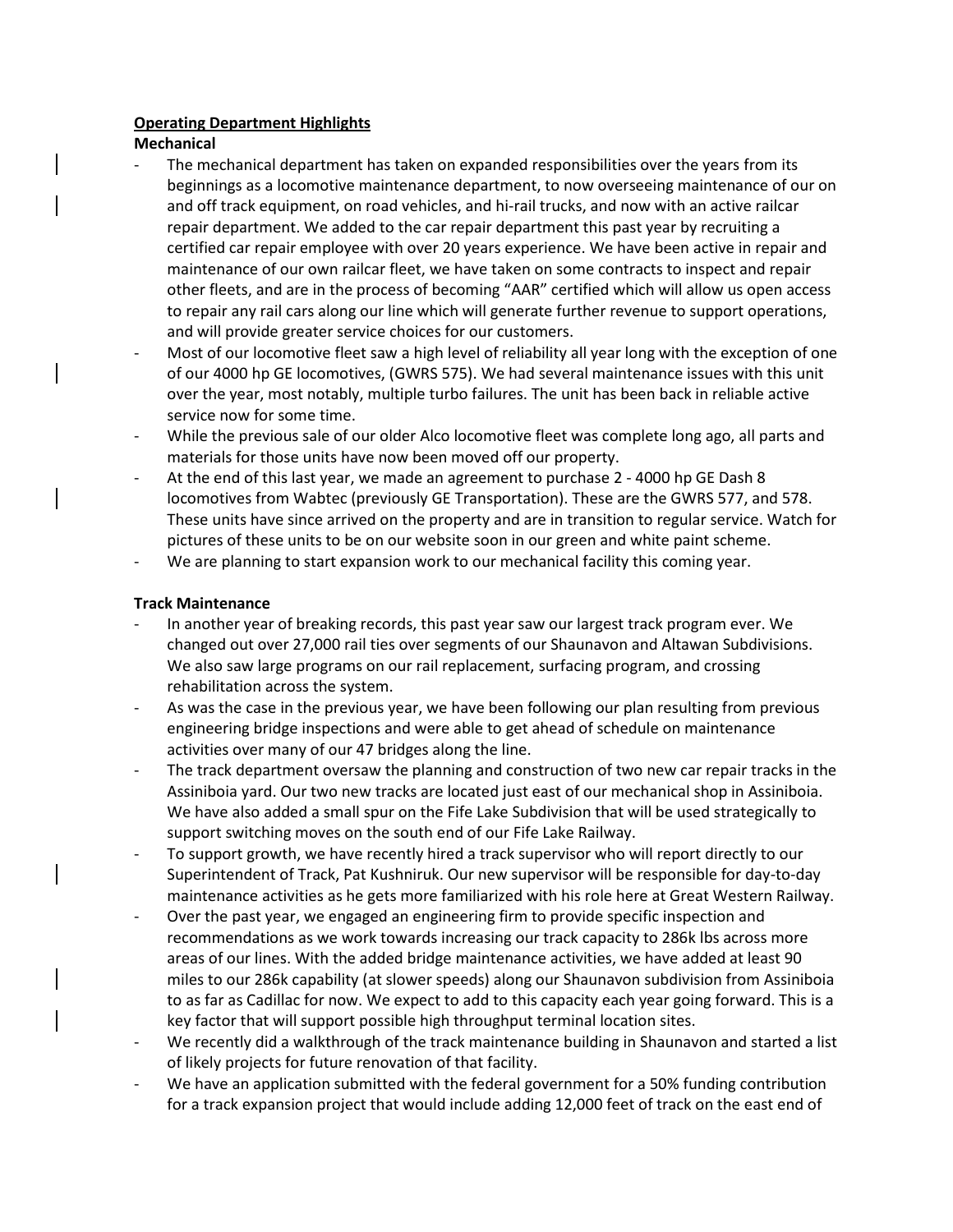the Shaunavon Subdivision. We have received approval at the first stage and expect to hear back on the next stage of approval in the coming months.

#### **Transportation Department**

- We have added to the transportation department this year by adding a casual employee who is a qualified conductor.
- Our train crew employees have taken on added function in their role this past year as we introduced the mCrew digital management system within our car management system. This allows for easier and up to the minute reporting of train operations functions as the crews operate through the day. Placing, moving, and updating rail cars in the system can be done on the fly by the crews in the field who are making the moves which cuts down on delay of information, and reduces risk of loss of accurate data flow from the field to our administrative team.
- We have completed the first phase of renovations to the Assiniboia bunkhouse facility which we purchased from CP previously. As you may recall, we initially performed needed foundation and siding work the previous year. The current reno includes a new conference/training room and three new offices as well as upgrades to many outdated areas of the crew facilities. The next phase which is starting now will include some final interior work, and addition of signage at the site.

#### **Administrative Department**

- We have recently hired an additional administrative employee to help balance the workload in this department as we have shifted one of our admin employees into a new management role responsible for formalizing best practices, processes, and to implement and support enhanced digital management systems.
- We are currently looking at possible sites around Shaunavon for expanded office space for our Head Office location. We have outgrown the working capacity of the current office location.
- As is the case for all short line railways these days, we have a challenging time with accessing what we consider to be acceptable insurance rates for our business. Liability insurance is covered well with no specific concerns, but we face increasing challenges in accessing adequate policies for our own property despite having an excellent claims history. We continue to lobby the government for assistance with this issue.
- One of the focus items for the admin department over this past year has been to research, and implement modern digital management systems that will better support our team in the areas of efficiency, data access, and financial security. This includes network security, digitized approval and payment processes with multiple approval steps, railcar management programs, revenue capture automation and reporting, and access to vast reporting of key performance metrics that help drive more clarity to financial results and enhance forecasting to include more meaningful planning to improve service, operations, and overall business results.

Overall, it has been another great and successful year at Great Western Railway, Fife Lake Railway, and Great Western Commodities. I would like the thank all our shareholders, customers, and our experienced and supportive board of directors for another year of moving the GWR forward as we continue to seek ways to better support the core of our mission, the agriculture communities of southwest and south-central Saskatchewan. We just wrapped up our 20<sup>th</sup> year of operation, and we plan to